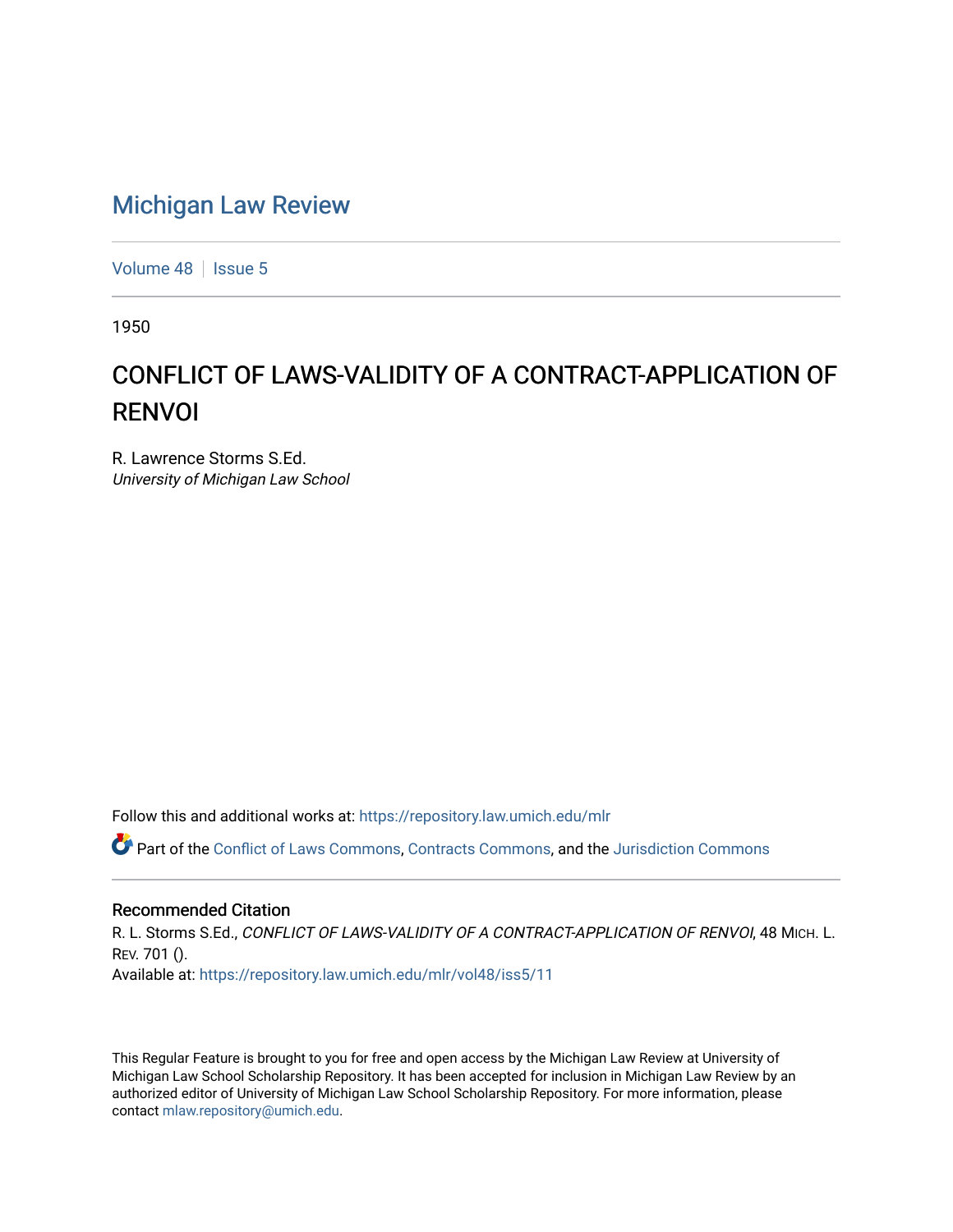CONFLICT OF LAWS-VALIDITY OF A CONTRACT-APPLICATION OF RENVOI-Plaintiff (British actor, James Mason) and defendant signed an agreement in England contemplating the formation of an American company for producing motion pictures. Plaintiff was to give his exclusive services to the company, and defendant was to make all financial arrangements and generally to manage the company. A dispute arose as to the legal effect of the agreement. Plaintiff won a judgment that the agreement was not a valid contract because of its indefiniteness as to essential terms. On appeal, *held,* affirmed. *Mason v. Rose,* (2d Cir. 1949) 176 F. (2d) 486.

The point of interest in the principal case is that the doctrine of renvoi seemed to be recognized, at least by way of dictum.<sup>1</sup> The court thought the New York

1 This doctrine is that the court of the forum, when its own conflict of laws rule refers it to the law of another jurisdiction, must take account of the whole law of the other juris-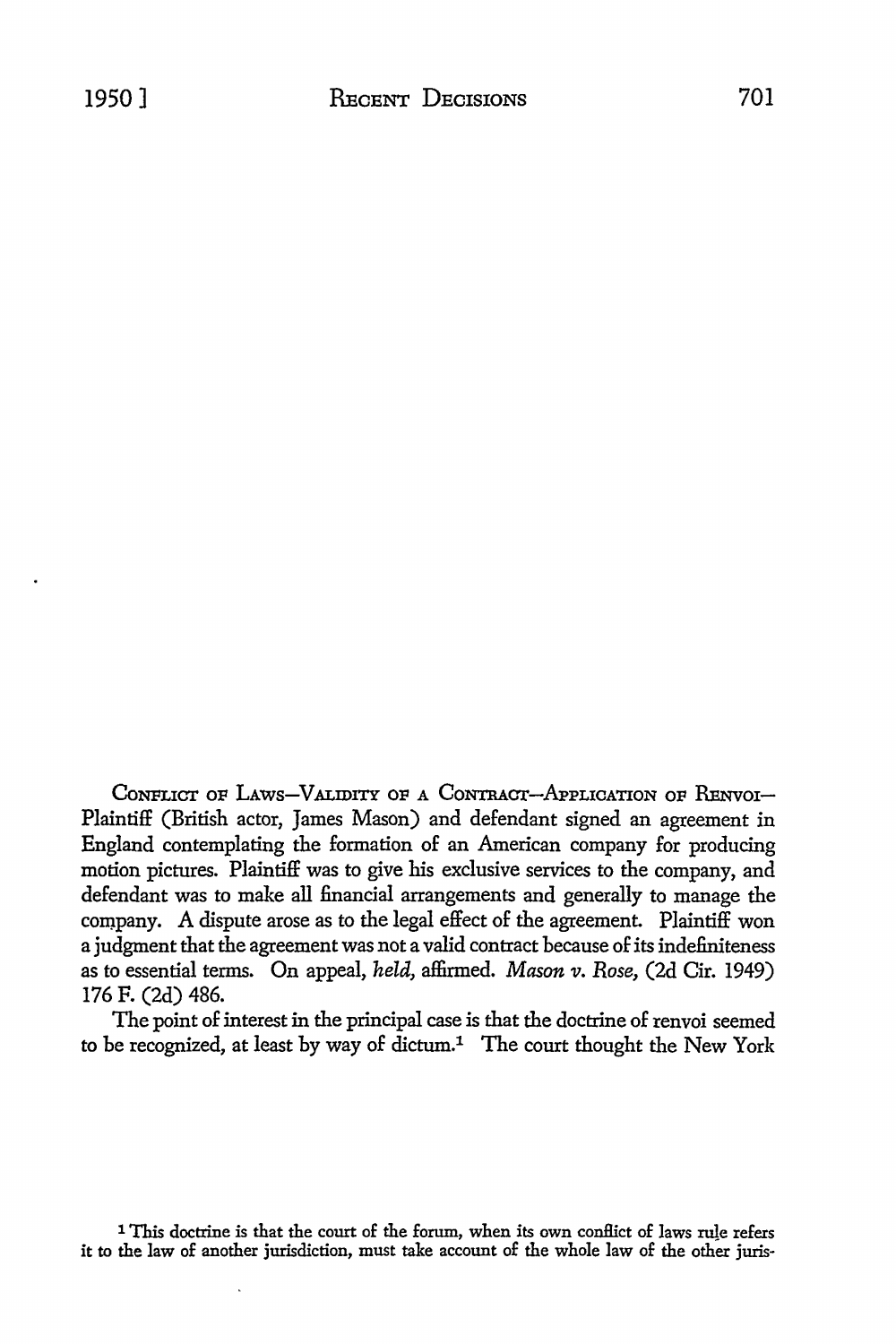rule settled that the validity of a contract depends upon the law of the place of contracting, in this case England. The appellant asserted, however, that California law should govern, because the English rule of conflicts would look to the law "to which the parties intended to submit themselves," which here, at least arguably, would be California law. The holding was that the agreement was not binding under either English law or California law "assuming an English court would look to California."2 The New York case of *In re Tallmadge* is generally recognized as the leading case on the rejection of renvoi in the United States.3 Whether the dictum in the principal case is an indication that a reconsideration may occur in that state is of course speculative, $4$  as is the question whether other jurisdictions may feel inclined to follow the lead of so highly respected a court as the Court of Appeals for the Second Circuit.<sup>5</sup> Literature on the doctrine of renvoi is abundant, $6$  and the cases few.<sup>7</sup> It may be that the most appealing case for the application of renvoi is not usually present in the United States, as none of our states accept the principle of nationality as a basis for choice

diction, including its rules as to conflict of laws. It is generally repudiated by United States authorities, who refer only to the foreign jurisdiction's internal law. See 11 Am. JUR., Conflict of Laws §3 (1937); 15 C.J.S., Conflict of Laws §7 (1939).

<sup>2</sup>Principal case at 488-489.

<sup>3</sup> "To state the problem ... would seem almost sufficient to refute the doctrine... Renvoi ••• has no place in our jurisprudence." In re Tallmadge, 109 Misc. 696, 181 N.Y.S. 336 (1909). On a dictum in Lann v. U.S. Steel Works Corp., 166 Misc. 465, 1 N.Y.S. (2d) 951 (1938) "cavalierly" dismissing renvoi, see 56 HARv. L. REv. 30 at 44 (1942).

<sup>4</sup>Of course, under the rule of Erie R. Co. v. Tompkins, 304 U.S. 64, 58 S.Ct. 817 (1938) as developed by Klaxon Co. v. Stentor Electric Mfg. Co. Ind., 313 U.S. 487, 61 S.Ct. 1020 (1941) and Griffin v. McCoach, 313 U.S. 498, 61 S.Ct. 1023 (1941), the federal court sitting in New York cannot announce an acceptance of renvoi so long as the state courts oppose it. Even though the Tallmadge rule was formulated by an inferior state court, there is a question as to whether it was proper for the federal court in the principal case to have discussed renvoi at all.

<sup>5</sup>The most common objection to renvoi is that it involves an "endless chain of references," in that having referred to a conflicts rule, it is only logical that the reference back (or across to a third jurisdiction as the case may be) should be to another conflicts rule, and so on. Courts which have applied renvoi have avoided this "ping-pong" game by "illogically" stopping at some internal law. Thus, U. of Chi. v. Dater, 277 Mich. 658, 270 N.W. 175 (1936) involved a simple two-way or "round trip" application, while the English case of In re Annesly, [1926] 1 Ch. D. 692 appears to have been a "circle and one-half." It is also said that the doctrine involves the surrender of the inherent sovereignty of the law of the forum.

<sup>6</sup> "It is the most famous dispute in conflicts law, a classic example of violently prejudiced literature confronting naively consistent practice." 1 RABEL, CONFLICT OF LAws 70 (1945). See also: Lorenzen, "The Renvoi Theory and the Application of Foreign Law," 10 CoL. L. REv. 190, 327 (1910); Lorenzen, "The Renvoi Doctrine in the Conflict of Laws-Meaning of 'The Law of a Country,'" 27 YALE L. J. 509 (1918); Cowan, "Renvoi Does Not Involve a Logical Fallacy," 87 Umv. PA. L. REv. 34 (1938); Griswold, "Renvoi Revisited," 51 HARv. L. REv. 1165 (1938); Cormack, "Renvoi, Characterization, Localization and Preliminary Question in the Conflict of Laws," 14 So. CAL. L. REv. 221, 387 (1941); 31 IowA L. REv. 130 (1945).

<sup>7</sup>"The renvoi doctrine is therefore no part of the conllict of laws in the United States. Its introduction into our law would be most unfortunate on account of the uncertainty and confusion to which it would give rise in the administration of justice and its demoralizing effect upon the future development of the conflict of laws." Gray v. Gray, 87 N.H. 82 at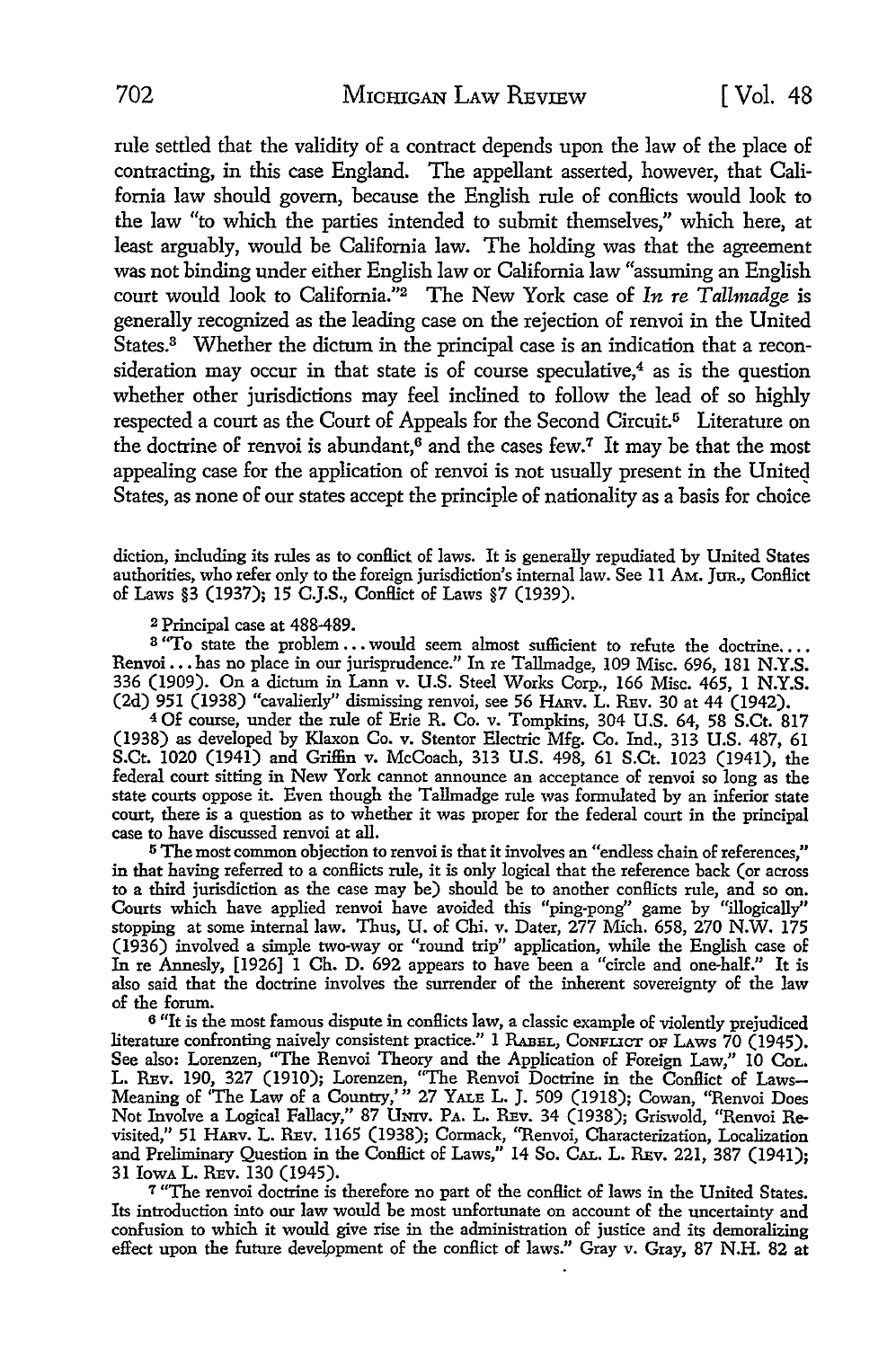of law. 8 The *Restatement* rejects renvoi except in cases where title to land and validity of a divorce decree is involved.<sup>9</sup> But if the doctrine should be extended to other areas, the result would probably not be as bad as its opponents contend.10 The use of renvoi may reduce the possibility of a difference in result arising from what ought to be the immaterial factor of choice of forum in cases where the rules of conflict of laws differ in different states. Where the conflicts rule is the same in two jurisdictions, there is ordinarily no need of renvoi, for the choice of forum would not affect the result. But where a contracts question is involved, as in the principal case, there is apt to be less agreement than in other fields of law as to the correct conflicts rule. Thus the principal case would be a rather strong case for renvoi if the appellant's assumptions-that the English conflicts rule would refer to California law and that California law would consider the agreement binding-are correct. Assume further that the California conflicts rule would refer to the place of performance.<sup>11</sup> An English court would then decide the case by means of California law whether or not it used renvoi;<sup>12</sup> and if a California court tried the case, its conflicts rule would refer it to California law. In such a situation, it seems more reasonable that a New York court (having really no contact with the case at all) should see what English and California courts would do, and not arbitrarily apply English internal law. It should also be noted

88, 174 A. 508 (1934) quoting Lorenzen, "The Renvoi Theory and the Application of Foreign Law," IO CoL. L. REv. 327 at 344 (1910). Renvoi was also rejected in In re Tallmadge, supra, note 3; Lann v. U.S. Steel Works Corp., supra, note 3. It was applied in U. of Chi. v. Dater, supra, note 5, and, although not referred to as such, in Lando v. Lando, 112 Minn. 257, 127 N.W. 1125 (1910). Authorities are not agreed as to whether the doctrine was a part of the decision in Harral v. Harral, 39 N.J. Eq. 279 (1884).

<sup>8</sup>The type of case referred to is the In re Tallmadge type, supra, note 3, where the forum would distribute a decedent's personalty by use of his domiciliary law, but the domicile would use the law of the decedent's nationality.

<sup>9</sup>CoNFLICTS RESTATEMENT §8(1) and (2) (1934). In these cases, the forum applies the conflicts rule of the situs of the land and the domicile of the patties respectively, but any further reference seems to go only to internal law.

<sup>10</sup> Professor Griswold argues for the application of the doctrine in appropriate cases and contends there are many situations where satisfactory and uniform results can be reached if the forum will decide a case the same way the jurisdiction to which it is referred would decide it. He believes the fear of the endless chain of references has been magnified into a generalization, and suggests there are situations where our courts do apply the principle of renvoi without mentioning it. E.g., the generally stated rule that succession to tangible movables follows the law of the domicile. Griswold, "Renvoi Revisited," 51 HARv. L. REv. 1165 (1938). Cowan points out that the ordinary doctrine of renvoi involves neither a vicious circle nor an indefinite regress of definitions. Cowan, ''Renvoi Does Not Involve a Logical Fallacy,'' 87 UNIV. PA. L. REv. 34 (1938). For a discussion of Cowan's formal logic, see Griswold, "In Reply to Mr. Cowan's Views on Renvoi," 87 UNIV. PA. L. REV. 257 (1939).

11 That this is at least a possibility, see 2 BEALE, CoNFLICT OF LAws 1124 (1935) and (perhaps on the basis of the parties' intent) 5 CALIF. JUR., Conflict of Laws 449 (1922).

<sup>12</sup>If the English court used renvoi, it would refer to the California conflicts rule (place of performance) which would refer it to California substantive law. If it did not use renvoi, it would merely refer to California internal law, which is, of course, the same substantive law. And even if California determines the validity of a contract by the law of the place of making, an English court using renvoi would probably decide the case by California substantive law by following the "circle and one-half" rule of In re Annesly, supra, note 5.